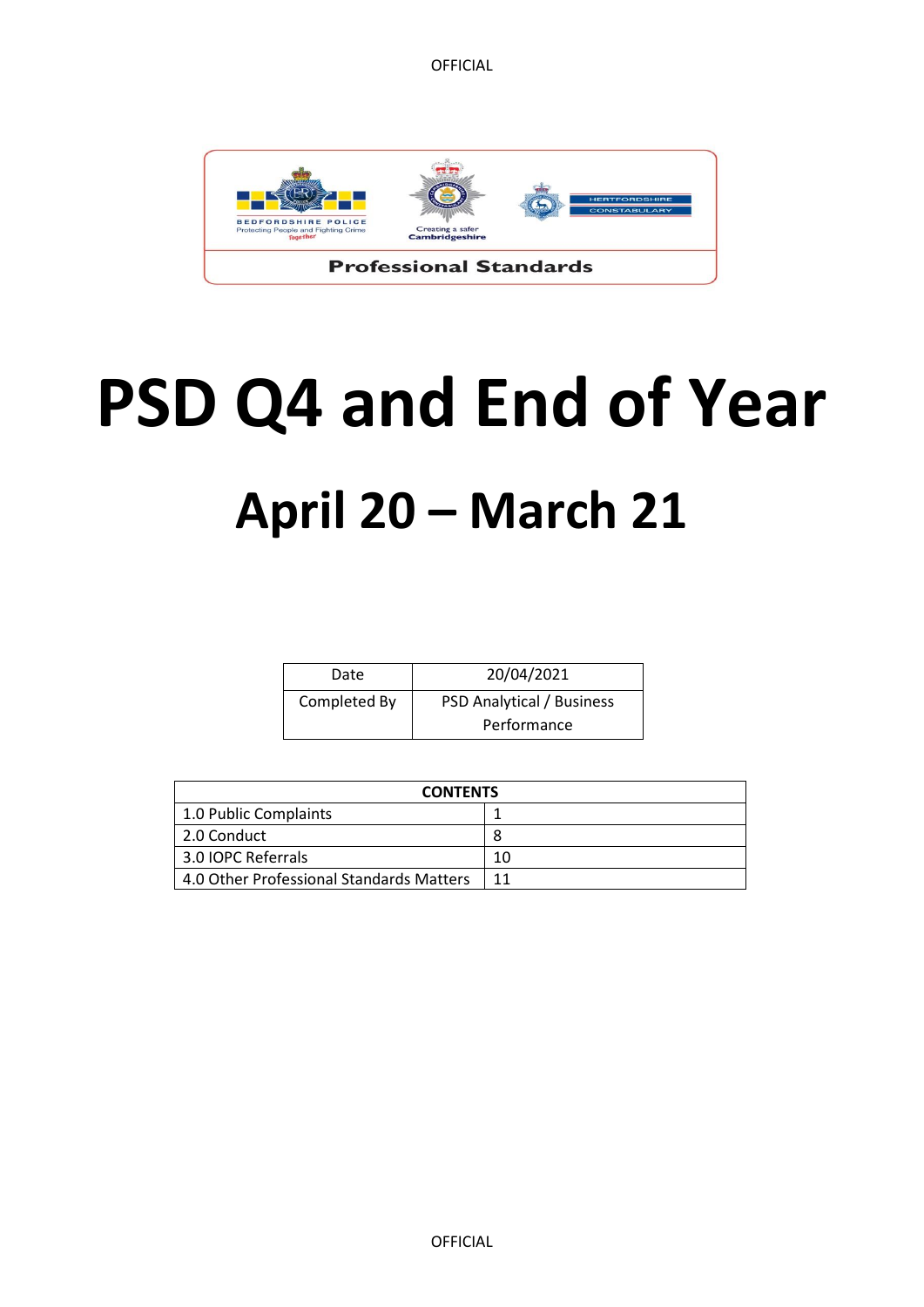# **1.0 Public Complaints**

# **1.1 Cases and Allegations Recorded**

#### **1.1.1 Cases and Allegations Recorded**

| Apr 20 to Mar 21               | <b>Beds</b>  |              |
|--------------------------------|--------------|--------------|
|                                | <b>Cases</b> | <b>Alleg</b> |
| <b>PSD recorded complaints</b> | 370          | 862          |
| <b>CRT logged complaints</b>   | 1342         | 1402         |

PSD recorded complaint levels in Beds are stable year on year.

Also included in the table is the number of cases and allegations logged on the CRT system.

The table below shows the rate at which the force are closing CRT complaints under Schedule 3, i.e. for referral to PSD.

| Mar 21 | Apr 20 to   CRT complaints closed | % closed which are<br>Schedule 3 | Approx. total referred to<br><b>PSD as Schedule 3<sup>1</sup></b> |
|--------|-----------------------------------|----------------------------------|-------------------------------------------------------------------|
| Beds   | 1265                              | 31.4                             | 397                                                               |

#### **1.1.2 Handling of Complaints recorded under Schedule 3 under new Police Regulations** The table below shows how complaints recorded under Schedule 3 under new Police Regulations during 2020/21 were handled.

| Apr 20 to Mar 21                               | <b>Beds</b> |
|------------------------------------------------|-------------|
| <b>PSD Investigation</b>                       | 140         |
| Local Complaint (otherwise than investigation) | 225         |
| IOPC or PCC Complaint                          |             |
| Awaiting determination                         |             |
| Total                                          | 370         |

39% of recorded complaints required a PSD investigation.

# **1.2 Nature of Allegations**

**.** 

#### **1.2.1 Allegations recorded under new Police Regulations**

The table below shows the number of allegations recorded in each category during 2020/21, for public complaints recorded under Schedule 3 under the new Police Regulations.

| Apr 2020 - Mar<br>2021            | <b>Complaint Allegations</b>       | <b>Beds</b><br>20/21 |
|-----------------------------------|------------------------------------|----------------------|
| Delivery of Duties<br>and Service | Police action following<br>contact | 84                   |
|                                   | Decisions                          | 32                   |

<sup>&</sup>lt;sup>1</sup> These figures will not exactly match those shown in the table above due to a slight lag between closure and referral to PSD, and formal recording.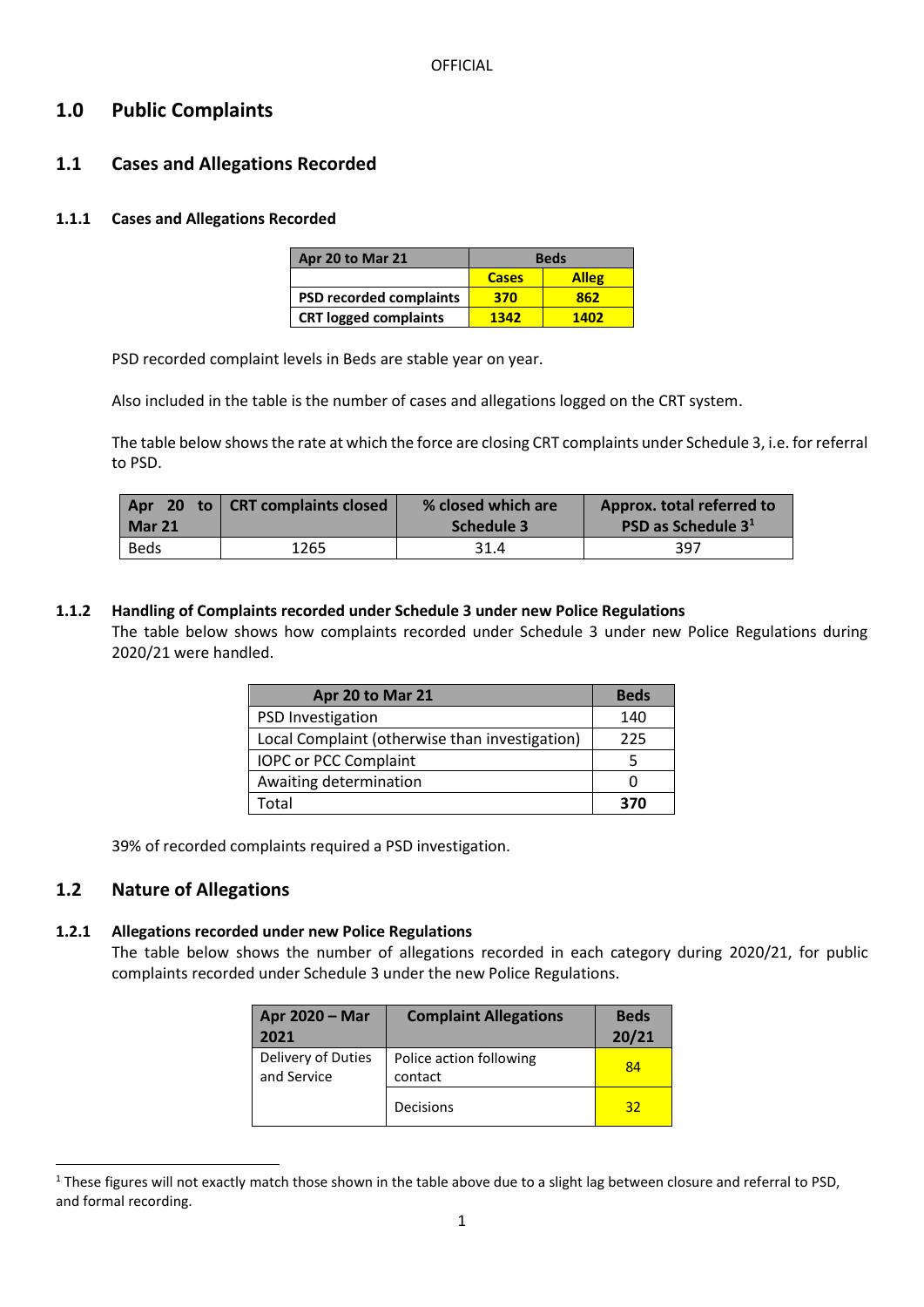|                                                       | Information                                                        | 5              |
|-------------------------------------------------------|--------------------------------------------------------------------|----------------|
|                                                       | General level of service                                           | 159            |
| <b>Police Powers</b><br>policies and                  | Stops and stop and search                                          | 11             |
| Procedures                                            | Searches of premises and<br>seizure of propety                     | 20             |
|                                                       | Power to arrest and detain                                         | 29             |
|                                                       | Use of force                                                       | 67             |
|                                                       | Detention in police custody                                        | 36             |
|                                                       | Bail, identification and<br>interview procedures                   | 12             |
|                                                       | <b>Evidential procedures</b>                                       | 29             |
|                                                       | Out of court disposals                                             | 3              |
|                                                       | Other policies and procedures                                      | 54             |
| Handling of or<br>damage to<br>property /<br>premises | Handling of or damage to<br>property / premises                    | 30             |
| Access and /or<br>disclosure of                       | Use of police systems                                              | $\overline{2}$ |
|                                                       |                                                                    |                |
| information                                           | Disclosure of information                                          | 14             |
|                                                       | Handling of information                                            | 6              |
|                                                       | Accessing and handling of<br>information from other                | 0              |
| Apr-Dec 2020                                          | <b>Complaint Allegations</b>                                       | <b>Beds Q4</b> |
| Use of Police<br>vehicles                             | Use of police vehicles                                             | 20/21<br>4     |
| Discriminatory<br>Behaviour                           | Discriminatory Behaviour<br>(Breakdown below)                      | 70             |
| Abuse of position<br>/ Corruption                     | Organisational corruption                                          | 0              |
|                                                       | Abuse of position for sexual<br>purpose                            | 1              |
|                                                       | Abuse of position for purpose<br>of pursuing an inappropriate      | 0              |
|                                                       | emotional relationship<br>Abuse of postion for finacial<br>purpose | 0              |
|                                                       | Obstruction of Justice                                             | 4              |
|                                                       | Abuse of position of other<br>purpose                              | 12             |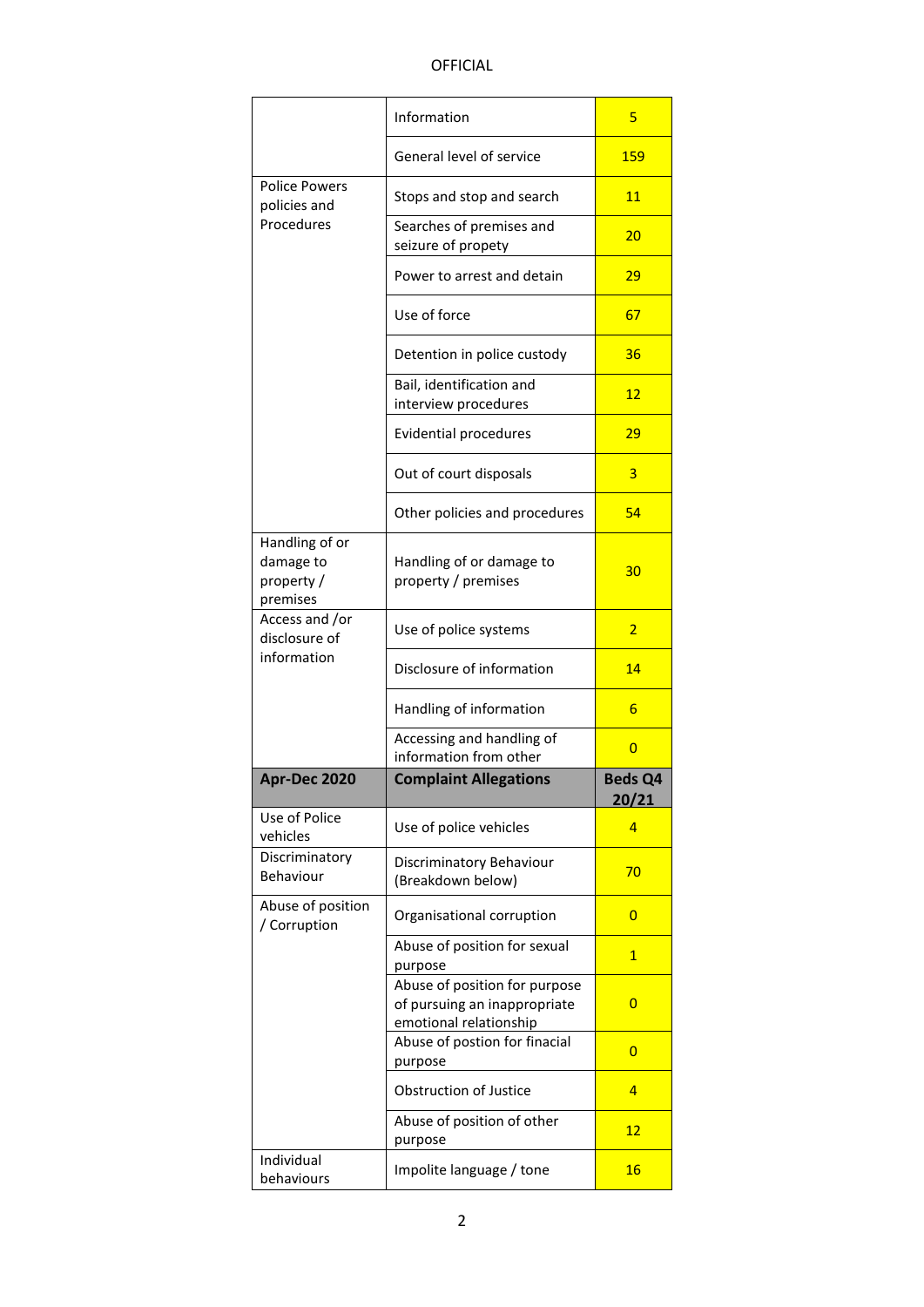|                | Impolite and intolerant<br>actions        | 13  |
|----------------|-------------------------------------------|-----|
|                | Unprofessional attitude and<br>disrespect | 50  |
|                | Lack of fairness and<br>impartiality      | 36  |
|                | Overbearing or harrassing<br>behaviours   | 50  |
| Sexual conduct |                                           | O   |
| Discreditable  |                                           | 7   |
| conduct        |                                           |     |
| Other          |                                           | 3   |
| <b>Total</b>   |                                           | 859 |

Of the above allegations the following were recorded as organisational and not against a named subject.

| Apr 20 - Mar 21 (new Regulations)                | <b>Beds</b> |
|--------------------------------------------------|-------------|
| <sup>1</sup> Organisational allegations by force |             |

A small number of allegations were recorded under the previous Police Regulations due to the date that the matter was initially reported. The table below breaks this down.

| <b>Apr 20 - Mar 21</b>     | Beds |
|----------------------------|------|
| Allegations under old regs |      |

A breakdown of discriminatory behaviour allegations by type, for the reporting period, is shown in the following table.

| Apr 20 to Mar 21               | <b>Beds</b>    |
|--------------------------------|----------------|
| Age                            | 1              |
| Disability                     | 11             |
| Gender reassignment            | 1              |
| Pregnancy and maternity        | 1              |
| Marriage and civil partnership | O              |
| Race                           | 47             |
| Religion / Faith               | $\overline{2}$ |
| Sex                            | 4              |
| <b>Sexual Orientation</b>      |                |
| Other                          | O              |
| <b>Total</b>                   | 6              |

#### **1.2.2 Allegation Profile for PSD Recorded Complaints**

The tables below shows the top five complaint types for Bedfordshire, for those complaints recorded by PSD. The profile of top allegations has remained relatively constant, with no new allegation types featuring.

| Top five allegations by force, Apr<br>20 – Mar 21 |
|---------------------------------------------------|
| <b>Beds</b>                                       |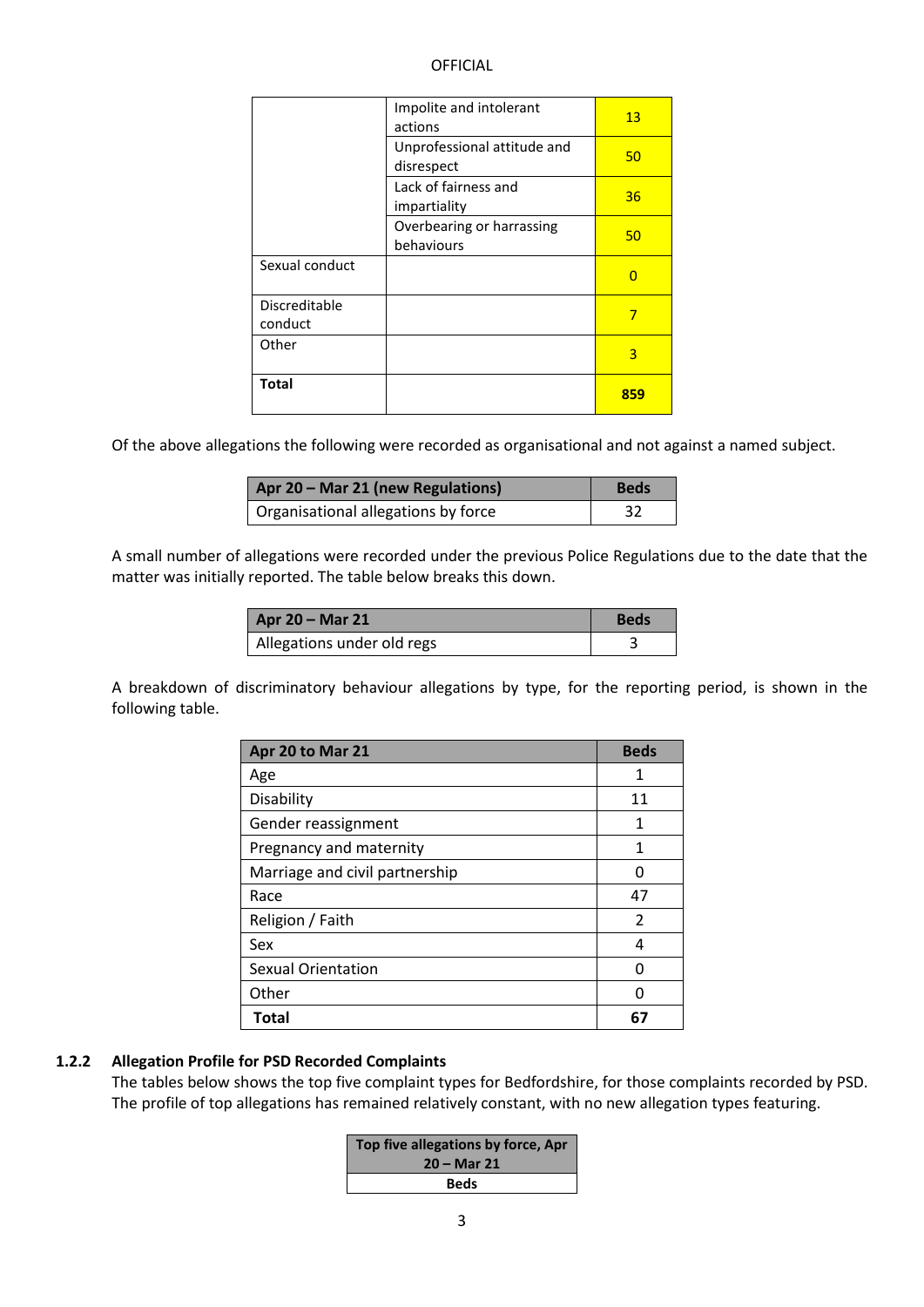| <b>Allegation</b>     |                    |    | <b>Total</b> |
|-----------------------|--------------------|----|--------------|
|                       | General level      | of | 159          |
| service               |                    |    |              |
| Police<br>action      |                    | 84 |              |
| following contact     |                    |    |              |
| Discriminatory        |                    | 70 |              |
| behaviour (all types) |                    |    |              |
| Use of force          |                    |    | 67           |
|                       | Other policies and |    | 54           |
| procedures            |                    |    |              |

#### **1.3 Finalisation of Complaints**

#### **1.3.1 Finalised Allegations under previous Police Regulations**

The table below shows how allegations recorded under previous Police Regulations (i.e. recorded prior to  $1<sup>st</sup>$ February 2020) have been finalised during the period. This is the worst-case allegation result, not subject result, as there may be more than one subject of an allegation.

| Apr 20 to Mar 21                           | <b>Beds</b> |
|--------------------------------------------|-------------|
| <b>Local Resolution (Division and PSD)</b> | 62          |
| <b>Upheld (IOPC and PSD)</b>               | 10          |
| <b>Not Upheld</b>                          | 103         |
| Withdrawn                                  | 5           |
| Disapplication / Discontinuance            | 13          |
| <b>Special Requirements</b>                | 8           |
| De-recorded                                | 5           |
| Total                                      | 206         |

Of those allegations investigated by PSD or the IOPC, 5% were upheld. However, this only represents a small proportion of all complaints finalised due to the regulatory changes.

#### **1.3.2 Finalised Allegations under new Police Regulations**

**.** 

The table below shows how allegations recorded under new Police Regulations (i.e. recorded since 1st February 2020) have been finalised during the period. This is the worst-case allegation result, not subject result, as there may be more than one subject of an allegation.

| Apr 20 to Mar 21                                | <b>Beds</b> |
|-------------------------------------------------|-------------|
| The service provided by police was              | 464         |
| acceptable                                      |             |
| The service provided by police was not          | 68          |
| acceptable                                      |             |
| The force has not been able to determine if the | 20          |
| service provided was acceptable                 |             |
| Withdrawn                                       | 33          |
| No further action                               | 58          |
| De-recorded <sup>2</sup>                        | 11          |
| Case to answer                                  | 1           |
| <b>No Case to answer</b>                        | 3           |

 $2$  This is where a case or allegation has been recorded in error (either administrative or by misidentification due to information provided) but for audit purposes is not deleted.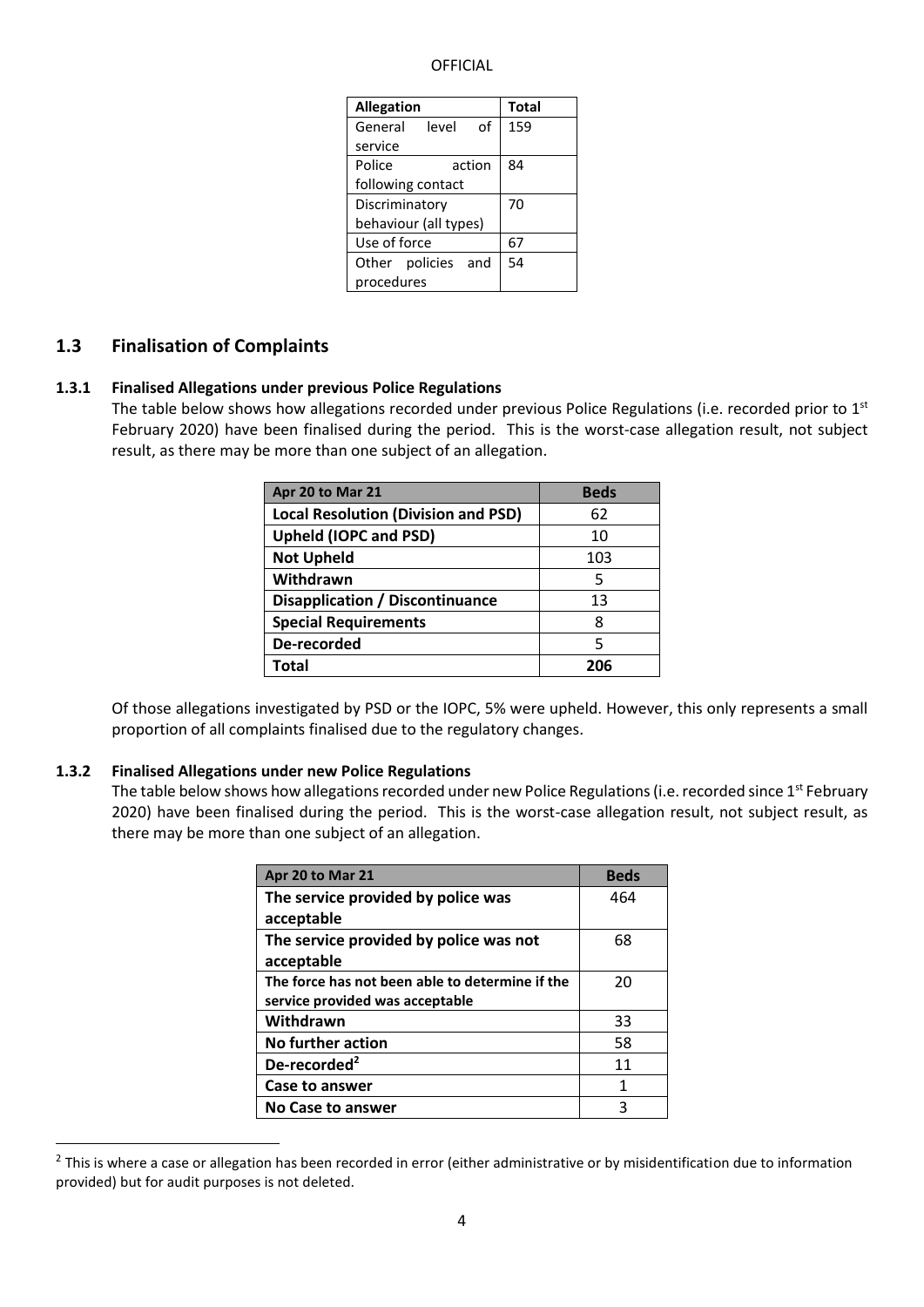| 658<br>™otal |
|--------------|
|--------------|

## **1.3.3 Subject to Special Requirements / Special Procedures (regulation notices served)**

The table below shows the outcomes of those allegations which were subject to Special Requirements. Investigations under Special Requirements are for public complaints where the allegation(s) made are assessed to meet the threshold for Misconduct or Gross Misconduct. Note there are usually multiple allegations in each case; the table reports on each individual allegation.

| Apr 20 – Mar 21          | <b>Beds</b> |
|--------------------------|-------------|
| <b>Case to Answer</b>    |             |
| <b>No Case to Answer</b> | 11          |

For those subjects who were found to have a case to answer for a complaint allegation, the outcomes were as follows:

• Beds Case to Answer (three cases): one case Formal Action – Final Written Warning. One case Management Action. One case referral to Reflective Practice.

## **1.3.4 Not Subject to Special Requirements / Special Procedures (no regulation notices served)**

For the allegations finalised under the previous Police Regulations which were upheld, but which were not subject to Special Requirements, the outcomes for the subjects were as follows.

Beds: 6 subjects received management action and 5 no action;

For cases finalised under new Police Regulations, subject officers can receive Individual Learning (for Local Complaints) or Practice Requiring Improvement (for PSD Investigations). In 2020/21, the following individual outcomes were recorded in each force:

• Beds: 23 subjects of Reflective Practice leading to PRI and 54 subjects received Individual Learning;

The Home Office conducted a survey on the use of RPRP in the summer of 2020 and identified that the process is being widely used but that there are considerable differences in recording practices. These have now been standardised and from January 2021 reflective practice in matters dealt with other than by investigation will be resulted as 'Learning from Reflection'. Cases where PRI is recommended as an outcome will be resulted at 'Referral to RPRP'. This will be reflected in future data.

## **1.3.5 Time to Finalise Allegations under previous Police Regulations**

The table below shows the time to finalise allegations by either Local Resolution or a PSD investigation in accordance with the previous Police Regulations for any matters recorded prior to February 2020 and finalised during 2020/21. National comparator data is not currently available as IOPC data reporting is currently suspended.

| Apr 20 to Mar 21 (Calendar Days)                    | <b>Beds</b> |
|-----------------------------------------------------|-------------|
| Ave number of days to locally resolve allegations   | 188         |
| Ave number of days to finalise allegations by local | 236         |
| investigation (PSD investigations)                  |             |

## **1.3.6 Time to Finalise Allegations under new Police Regulations**

Average times to finalise allegations recorded under the new Police Regulations, according to the new IOPC performance framework, are not yet available. Once IOPC reporting restarts, data will be reported as below.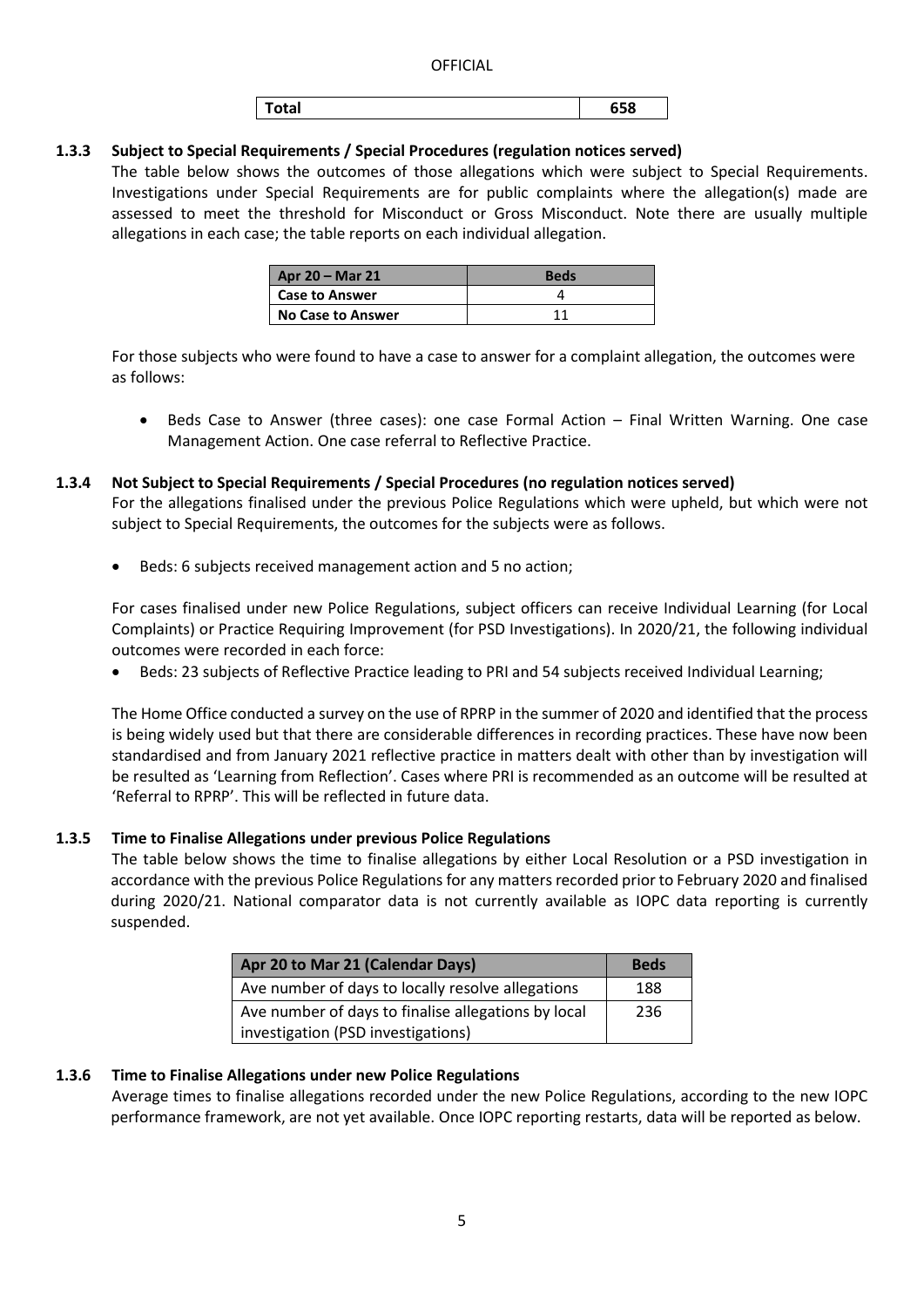| Apr 20 to Mar 21                                     | <b>Beds</b> |
|------------------------------------------------------|-------------|
| Ave number of days to finalise complaint cases       | N/A         |
| under Schedule 3 incl. suspension                    |             |
| Ave number of days to finalise complaint cases       | N/A         |
| under Schedule 3 excl. suspension                    |             |
| Ave number of days to finalise complaint cases under | N/A         |
| Schedule 3 not subject to investigation              |             |
| Ave number of days to finalise complaint cases under | N/A         |
| Schedule 3 by local (PSD) investigation              |             |

However, from the information available it is possible to report that average days to finalise all cases under Schedule 3 (whether by investigation or not) for Beds is 114 days.

## **1.4 Public Complaint Appeals and Reviews**

#### **1.4.1 Public Complaint Appeals under previous Police Regulations**

This section relates to appeals made about public complaints which were handled under the previous Police Regulations. There have been 12 appeals recorded and 22 finalised. No appeals were upheld.

| Apr 20 to Mar 21               | <b>Beds</b> |
|--------------------------------|-------------|
| Force & IOPC Appeals Recorded  | 12          |
| Force & IOPC Appeals Finalised | 22          |
| Force Appeals Upheld           |             |
| <b>IOPC Appeals Upheld</b>     |             |
| <b>Total Appeals Upheld</b>    |             |

#### **1.4.2 Public Complaint Reviews under new Police Regulations**

The tables below break down the reviews recorded for complaints handled under the new Police Regulations since February 2020.

| Apr 20 to Mar 21                  | <b>Beds</b>   |
|-----------------------------------|---------------|
| LPB Reviews Recorded              | 31            |
| LPB Reviews Completed             | 31            |
| LPB Reviews with Outcome of Not   | $\mathcal{P}$ |
| Reasonable and Proportionate      |               |
| <b>Requiring IOPC Referral</b>    | n             |
| Requiring Investigation           | 1             |
| 287A Recommendation               | n             |
| <b>Action Plan Recommendation</b> | n             |
| No Further Action                 | 1             |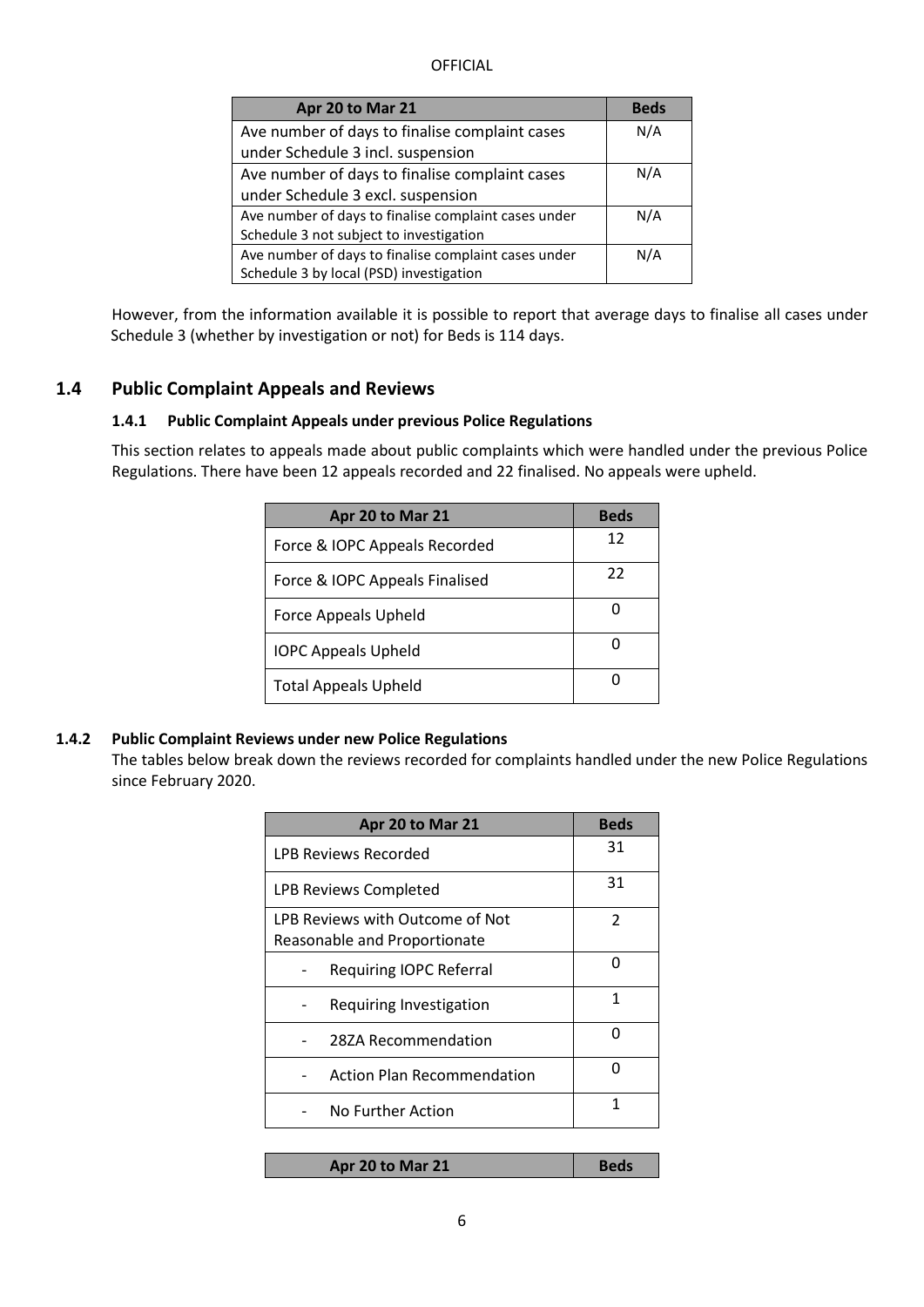| <b>IOPC Reviews Recorded</b>                                            | 10 |
|-------------------------------------------------------------------------|----|
| <b>IOPC Reviews Completed</b>                                           | Δ  |
| <b>IOPC Reviews with Outcome of Not</b><br>Reasonable and Proportionate | 2  |
| Makes its own Finding                                                   |    |
| Requiring Re-investigation                                              | 2  |
| Recommendations on Finding                                              |    |
| 28ZA Recommendation                                                     |    |
| <b>Notifies CPS</b>                                                     |    |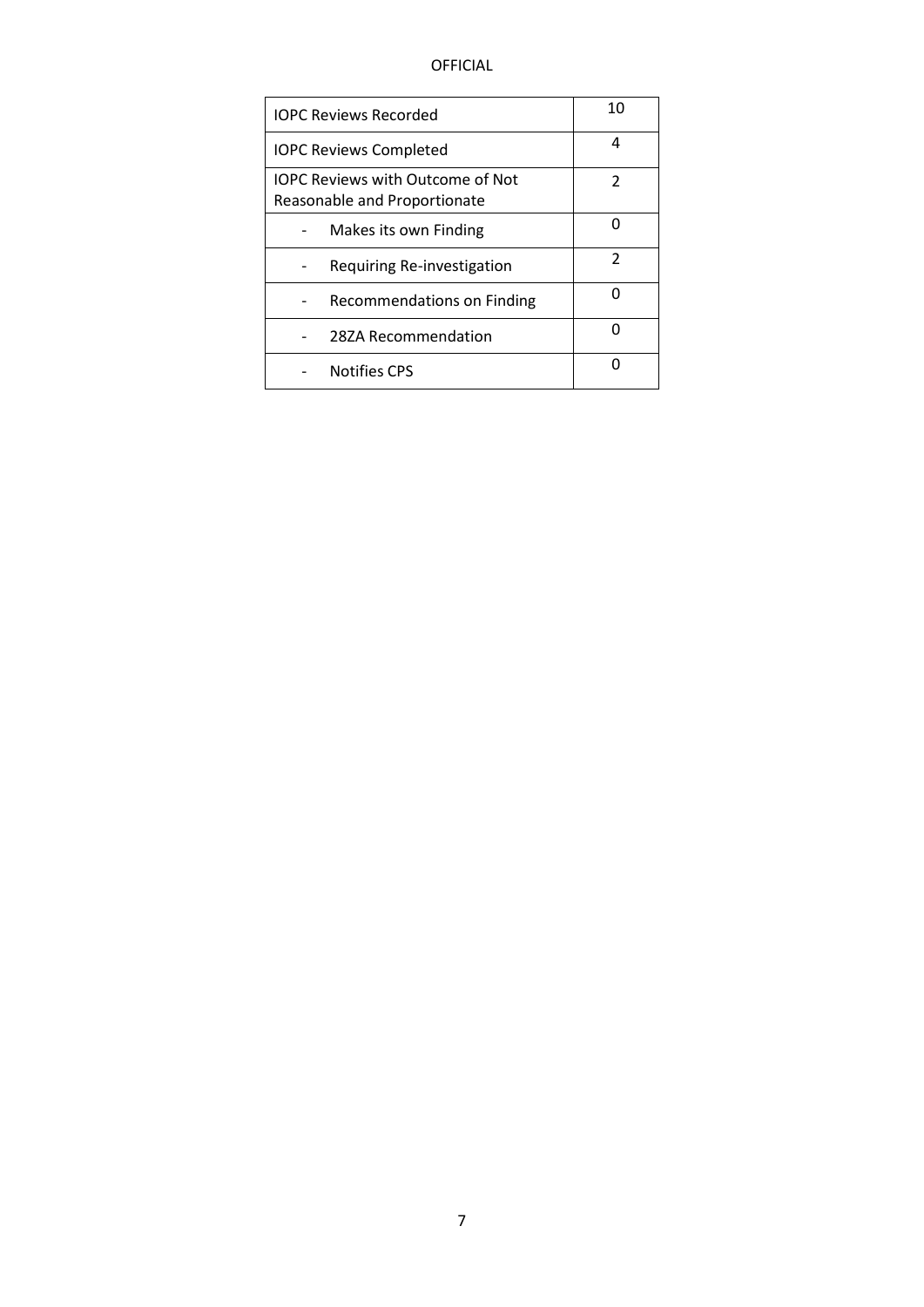# **2.0 Conduct**

# **2.1 Cases and Breaches Recorded**

The tables below show the number of conduct cases recorded of each type, broken down by Officers and Staff.

#### **Officer Assessment Decisions (Based on First Subject of Case)**

| Apr 20 to Mar 21                                     | <b>Beds</b> |
|------------------------------------------------------|-------------|
| <b>Recorded Gross Misconduct</b>                     | 17          |
| <b>Recorded Misconduct</b>                           | 8           |
| Recorded Not Misconduct / No Action                  | 3           |
| Recorded Practice Requiring Improvement <sup>3</sup> |             |
| Recorded UPP                                         |             |
| No Assessment                                        |             |
| <b>Total</b>                                         | 35          |
| Total cases per 1,000 officers <sup>4</sup>          | 25          |

#### **Staff Assessment Decisions**

| Apr 20 to Mar 21                         | <b>Beds</b> |
|------------------------------------------|-------------|
| <b>Recorded Gross Misconduct</b>         | 8           |
| <b>Recorded Misconduct</b>               |             |
| <b>Recorded Not Misconduct</b>           |             |
| Recorded UPP                             |             |
| No Assessment                            |             |
| Total                                    | 13          |
| Total cases per 1,000 staff <sup>5</sup> | 13          |

# **2.2 Nature of Cases**

## **2.2.1 Conduct breaches**

The table below shows the number of breaches of the Standards of Professional Behaviour in each category during the reporting period. A breach is the equivalent of an individual allegation forming part of the conduct case.

| Apr 20 - Mar 21                          | <b>Beds</b> |
|------------------------------------------|-------------|
| Honesty and Integrity                    | 16          |
| <b>Authority Respect and Courtesy</b>    | 16          |
| <b>Equality and Diversity</b>            | O           |
| Use of Force                             | 3           |
| Orders and Instructions                  |             |
| <b>Duties and Responsibilities</b>       | 16          |
| Confidentiality                          | 5           |
| <b>Fitness for Duty</b>                  | 1           |
| Discreditable Conduct                    | 35          |
| Challenging & Reporting Improper Conduct | 3           |
| Total                                    | 102         |

**<sup>.</sup>**  $3$  This is for any conduct recorded since the new Regulations came into force on  $1<sup>st</sup>$  February 2020 only.

<sup>4</sup> Including Specials. Based on data submitted to Home Office March 2020.

<sup>5</sup> Including PCSOs. Based on data submitted to Home Office March 2020.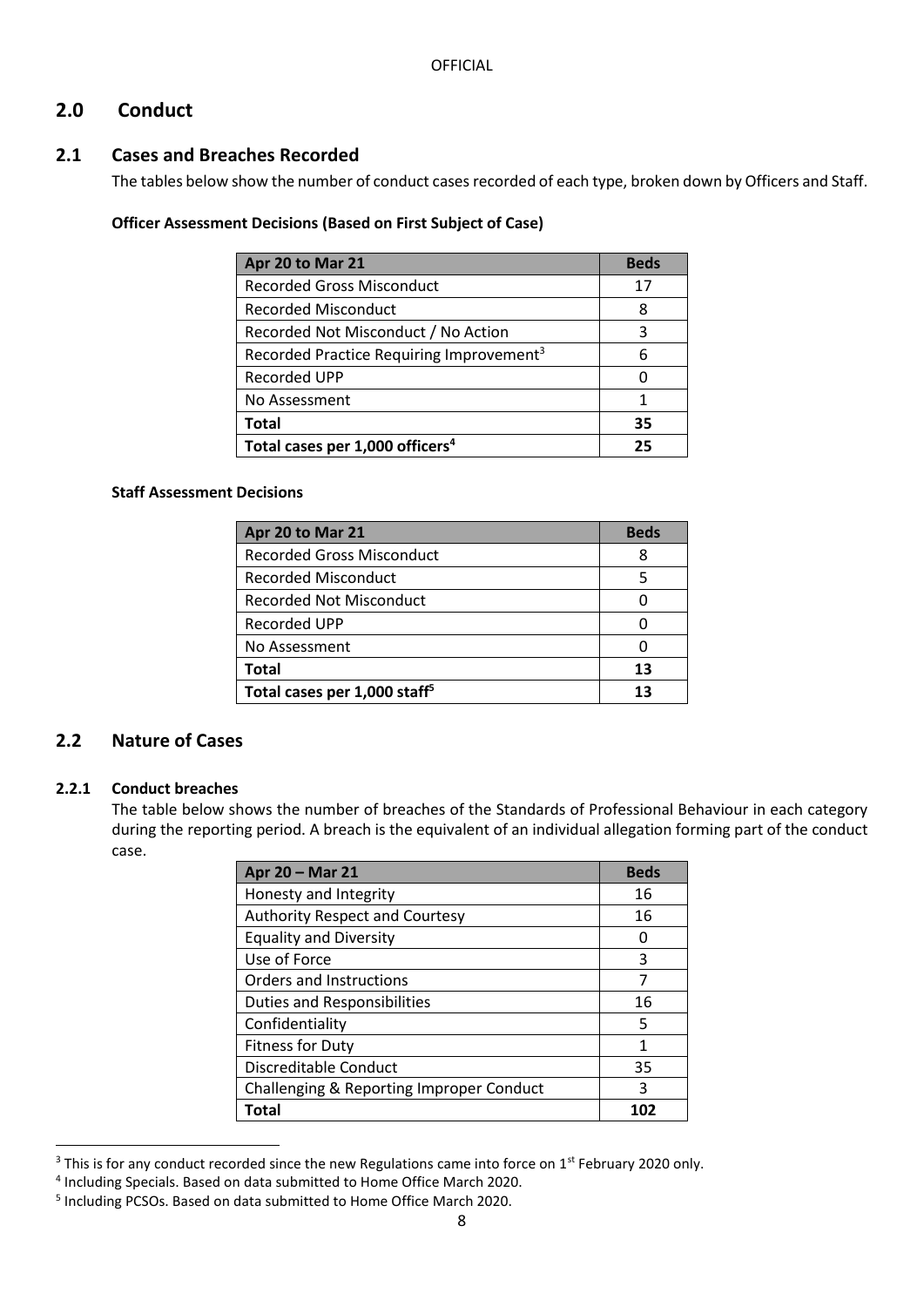# **2.3 Finalisation of Cases**

## **2.3.1 Suspensions and Restrictions**

The table below shows the number of suspended and restricted officers and staff within each force, at the end of March 21.

| As at 31/03/2021                            | <b>Beds</b> |
|---------------------------------------------|-------------|
| Number of Suspended                         |             |
| Number of Restricted                        |             |
| Number on Alternative Duties due to Conduct |             |
| Total                                       |             |

#### **2.3.2 Outcomes from Proceedings for Officers**

The first table below shows the type of hearing to which officers for Case to Answer with formal proceedings have been subject**.**

| Apr 20 - Mar 21 (Number of Officers)                      | <b>Beds</b> |
|-----------------------------------------------------------|-------------|
| <b>Special Case Hearing</b>                               |             |
| <b>Gross Misconduct Hearings</b>                          |             |
| <b>Misconduct Meetings</b>                                |             |
| Resigned (with case to answer)                            |             |
| Reassessed as Practice Requiring Improvement <sup>6</sup> |             |
| 'otal                                                     |             |

The second table shows the outcomes for officers from hearings and meetings during 2020/21, with changes year on year shown for BCH.

| Apr 20 to Mar 21 (Worst Sanction)           | <b>Beds</b> |
|---------------------------------------------|-------------|
| Dismissal or Would have been dismissed      | 6           |
| Reduction in Rank <sup>7</sup>              |             |
| <b>Final Written Warning</b>                |             |
| <b>Written Warning</b>                      |             |
| <b>Management Advice</b>                    | 1           |
| Practice Requiring Improvement <sup>8</sup> |             |
| No Action/Not Proven                        | 2           |
| <b>Proceedings Discontinued</b>             |             |
| Case returned to AA                         |             |

## **2.3.3 Outcomes from Proceedings for Staff**

The first table below shows the number of proceedings to which staff have been subject during the reporting period.

| Apr 20 to Mar 21               | <b>Beds</b> |
|--------------------------------|-------------|
| Proceedings                    |             |
| Resigned (with case to answer) |             |
| Total                          |             |

 $6$  This is for any conduct recorded since the new Regulations came into force on 1<sup>st</sup> February 2020 only.

**.** 

<sup>7</sup> See note 12.

<sup>8</sup> See note 12.